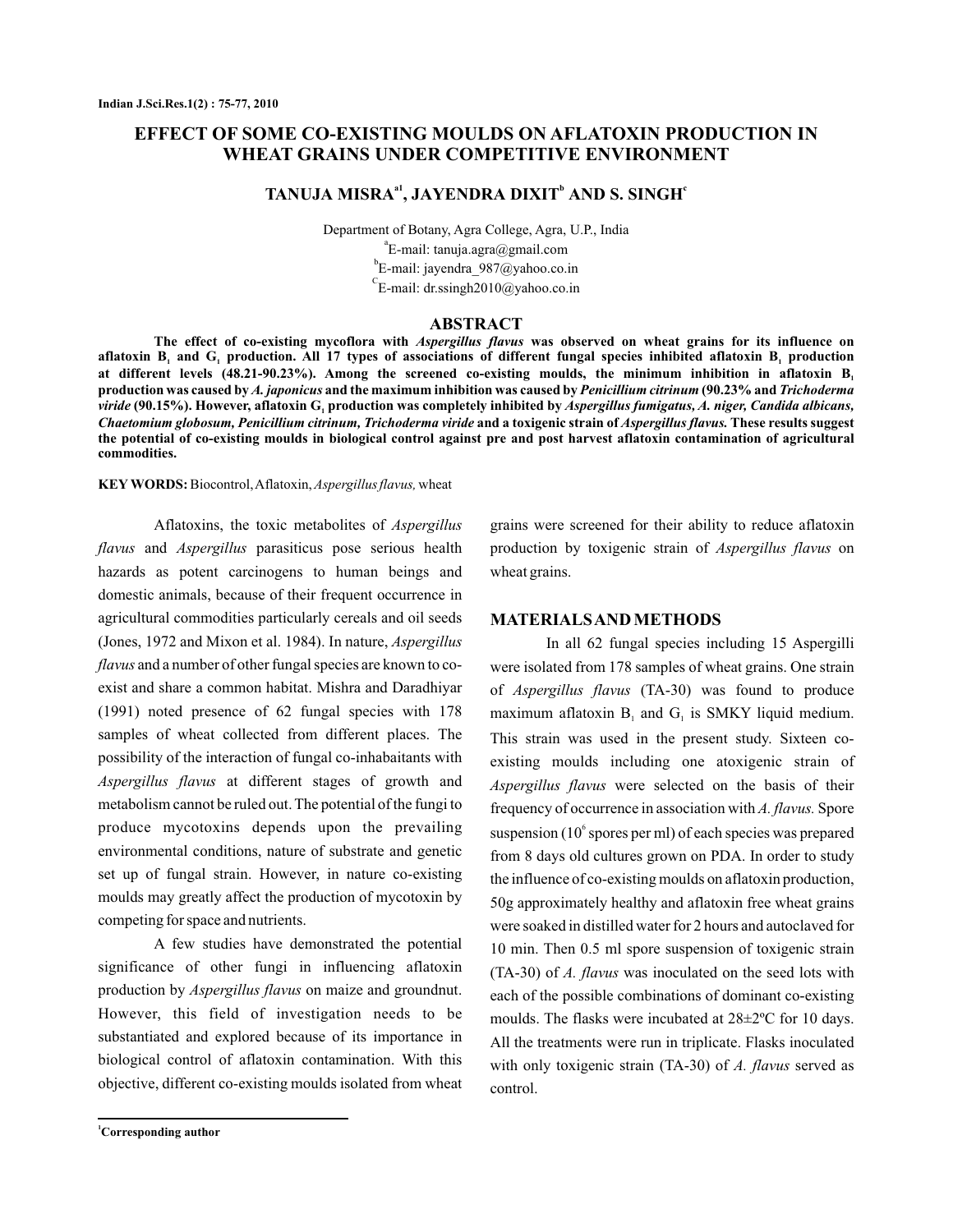#### **MISRA ET AL.: EFFECT OF SOME CO-EXISTING MOULDS ON AFLATOXIN PRODUCTION IN WHEAT GRAINS UNDER...**

After incubation of period, the contents of flasks were assayed for qualitative and quantitative estimation of aflatoxins by TLC (Thin layer chromatography) following the methods of Thomas et al., (1975). Qualitative assay of aflatoxins was carried out using toluene /isoamyl/ alcohol/methanol (90:32:2v) solvent system. Quantity of aflatoxin  $B_1$  and  $G_1$  was determined by spectrophotometer following Nabney and Nesbitt (1965).

### **RESULTSAND DISCUSSION**

It is evident from Table-1 that practically all dominant co-existing moulds inhibited aflatoxin  $B_1$  and  $G_1$ production to variable extent. None of the moulds screened

could completely inhibit aflatoxin  $B_1$  production. However, aflatoxin  $G_1$  production was completely inhibited by citrinum, Trichoderma viride and atoxigenic strain of Aspergillus flavus. Further, the maximum inhibition in aflatoxin B<sub>1</sub> production was caused by *Penicillum citrinum* (90.23%) followed by Trichoderma viride which caused inhibition in aflatoxin  $B_1$  production to the extent of 80.70%. It was followed by Aspergillus niger and *Chaetomium globosum* which inhibited aflatoxin  $B_1$ production to the extent of 79.30% and 79.20% respectively. Other forms which caused more than 70% *Aspergillus fumigatus, A. nidulens, A. niger, A. tamari, Candida albicans, Chaetomium globosum, Penicillium*

**Table 1 : Effect of some promising antagonistic moulds on aflatoxin production on wheat grains under competitive environment**

| S.No.          | Name of antagonistic fungi                  | Aflatoxin production<br>(in ppb) |                          | % of aflatoxin<br>inhibition |       |
|----------------|---------------------------------------------|----------------------------------|--------------------------|------------------------------|-------|
|                |                                             |                                  |                          |                              |       |
|                |                                             | $B_1$                            | $G_1$                    | $B_1$                        | $G_1$ |
| $\mathbf{1}$   | Aspergillus flavus (TA -30) control         | 3680                             | 810                      |                              |       |
| 2              | AF+Asp ergillus fumigatus                   | 1220                             |                          | 66.84                        | 100   |
| 3              | AF+A. japonicus                             | 1840                             | 120                      | 48.21                        | 85.18 |
| $\overline{4}$ | $AF + A$ , nidulans                         | 1090                             | $\overline{\phantom{a}}$ | 70.38                        | 100   |
| 5              | $AF+ A. niger$                              | 760                              |                          | 79.38                        | 100   |
| 6              | $AF + A$ tamarii                            | 1090                             |                          | 70.38                        | 100   |
| 7              | AF+ Candida albicans                        | 1000                             |                          | 72.8                         | 100   |
| 8              | AF+ Chaetomium globosum                     | 750                              | $\blacksquare$           | 79.2                         | 100   |
| 9              | AF+ Chaetomium spirale                      | 900                              | 120                      | 75.5                         | 85.18 |
| 10             | AF+ Cladosporum cladosporiodes              | 1450                             | 120                      | 60.86                        | 85.18 |
| 11             | AF+ Fusarium oxysporum                      | 1420                             | 180                      | 61.41                        | 77.77 |
| 12             | AF+ Memnoniella echinata                    | 1440                             | 210                      | 60.86                        | 74.07 |
| 13             | $AF+$ Mucor haemalis                        | 1250                             | 180                      | 67.01                        | 71.77 |
| 14             | $AF+ Penicillium citrinum$                  | 280                              | 10                       | 90.23                        | 100   |
| 15             | AF+ P. funiculosum                          | 1470                             | 210                      | 60.05                        | 74.07 |
| 16             | AF+ Torula convulata                        | 1880                             | 260                      | 48.91                        | 67.9  |
| 17             | AF+ Trichoderma viride                      | 320                              |                          | 90.15                        | 100   |
| 18             | AF+ Atoxigenic strain of Aspergillus flavus | 710                              |                          | 80.7                         | 100   |